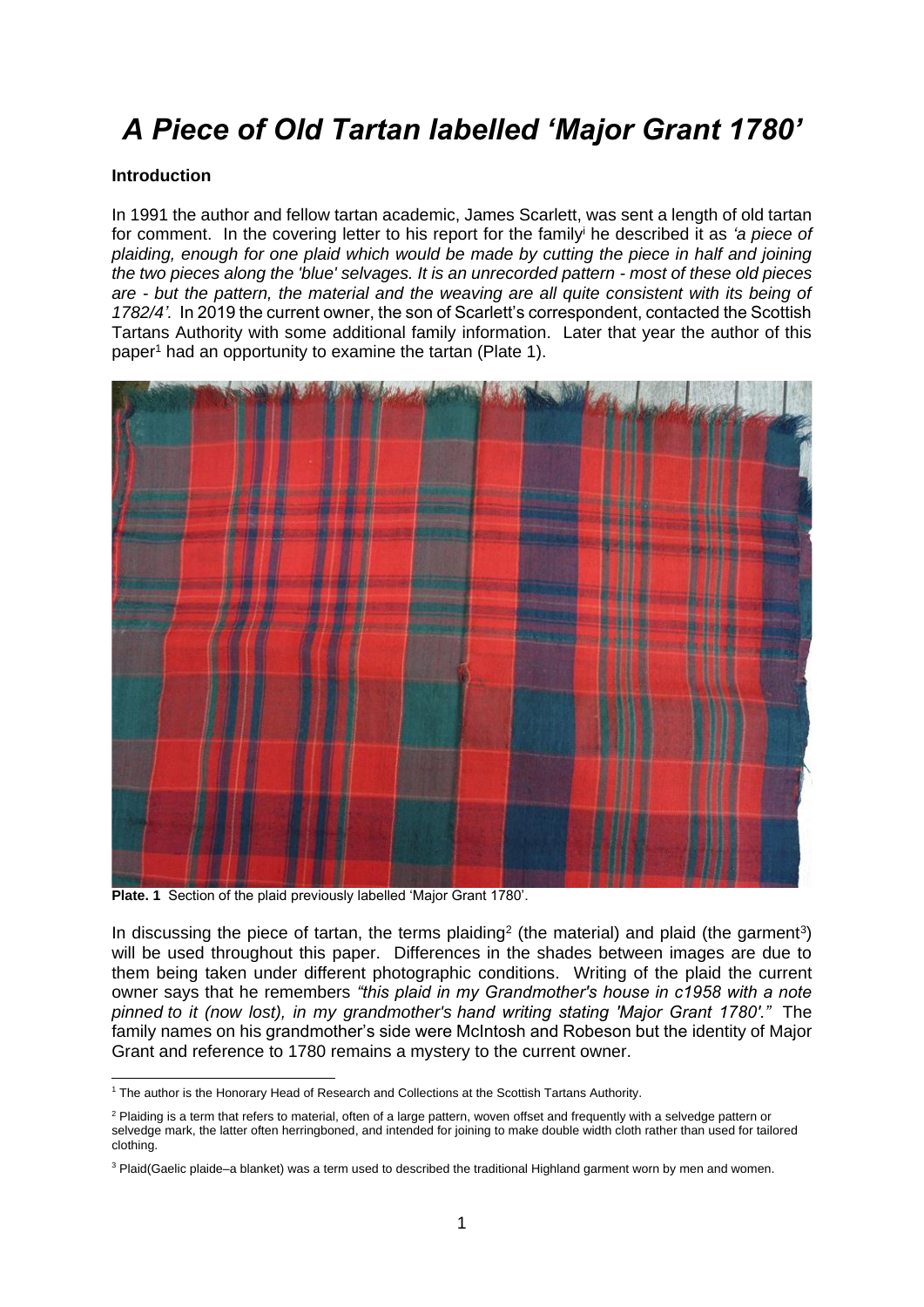### **The Cloth**

The cloth is a length of offset<sup>4</sup> plaiding  $25$ " x 145" with unfinished ends that start and finish at different, random points in the pattern. It has an epi of 64 and was woven with worsted spun 2-ply in the warp and singles (non-plied) yarn in the weft . One edge of the cloth has a twill weave selvedge, the other a broad herringbone selvedge mark<sup>5</sup>. Scarlett<sup>ii</sup> said of the piece that the *'material was woven with a 600 reed (six hundred splits to the ell, four warp ends to the split) and corresponds to the "Old Superfine Tartan Setts" manufactured by William Wilson and Son, Bannockburn, until the end of the eighteenth century'*. How he determined this is unclear. Whilst the density is comparable with Wilsons' Old Surperfine cloth, it was 19, not 25 inches wide, whereas the width is consistent with a number of old rurally woven specimens.

Offset cloth was woven in such a way that two lengths could be joined to make broad-cloth in which the pattern would repeat correctly across the full wide. A selvedge mark or selvedge pattern was usually part of an offset pattern. Scarlett's threadcount is erroneous in a number of places, none more so the selvedge mark which he described as '*woven in 20 x 20 herringbone'*. In fact, it has 9 irregular bands of green herringboning that start on the 4<sup>th</sup> green thread and then runs: 14-18-22-14-14-14-16-14-10 (146 ends) and then back to twill to finish B7 R6 LR3 R6 B6 (Plate 2).



**Plate. 2** Detail of the herringbone selvedge. © The Author

<sup>4</sup> The practice of setting the warp from the centre of one pivot that was placed on one selvedge to the selvedge mark or selvedge pattern on the other. When woven the tartan appears unbalanced until two pieces are joined at the pivot selvedge giving a double width piece with a balanced sett and border on each side.

<sup>5</sup> The 'Selvedge mark' was a broad band of one of the main colours that was sometimes ornamented by some adjacent fine lines. In the  $18<sup>th</sup>$  century it was usually woven in herringbone, a practice that died out early in the nineteenth century.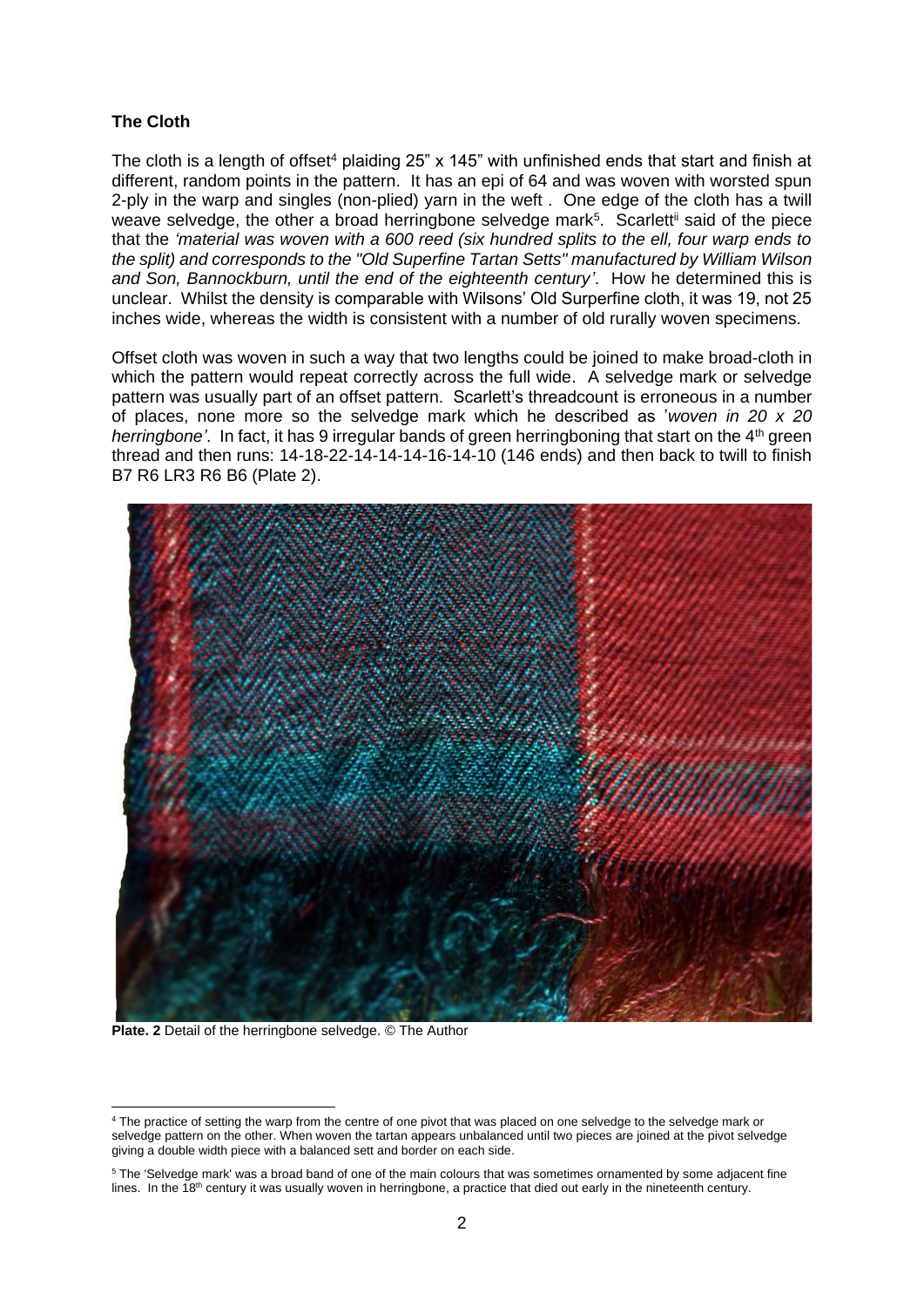The quality of the cloth, the offset pattern and herringbone selvedge are all consistent with the presumed age. Unusually for specimens of this period, some of the warp stripes have a nonbinary (odd number) threadcount; all the fine lines are 3 ends. Why this irregularity was included in an otherwise standard threadcount is inexplicable. It may have been a drafting error, this is discussed further in the Setting section below, but it would certainly have presented problems for the weaver<sup>6</sup>. In order to get around the difficulties this would have caused, all the odd numbered stripes were rounded up to 4s in the weft (Plate 3).



**Plate. 3** Detail of the difference in the warp and waft of the small stripes. © The Author

No dye analysis has been carried out on the piece but if it is tested at some point it is likely that the results would show the following traditional dyes were used:

- Red and Pink Cochineal.
- Blue and Light Blue Indigo.
- Green Indigo + an imported or local yellow dyestuff.

Both cochineal and indigo were widely used for tartan once they became available from the beginning of the 18h century. Yellow was generally a local dyestuff until the 1770s when imported hardwood dyestuff were introduced and quickly found favour.

# **The Sett**

This previously unknown pattern can be described as having two decorated red grounds, each enclosed alternately by blue and then a green bands which in turn are separated by a stripe of the ground colour. The layout is of a type found in a number of  $18<sup>th</sup>$  century tartans, such as the MacDonald of Glenaladale and a number of unnamed specimens. In this case the arrangement is less obvious because of the width of the intervening stripe between the blue and green (Fig 1).

<sup>&</sup>lt;sup>6</sup> Normally, the shuttle is introduced and exits on the same side of the cloth meaning every weft stripe has a binary count i.e. a multiple of two. This allows the warp threads on each side to be captured and bound in. The process also results in a 'clean selvedge' with no loops where colour changes are floated. Throwing an odd number means a shuttle would end up on the wrong side at a colour change, the warp threads would be missed at that point and would need to be bound in manually.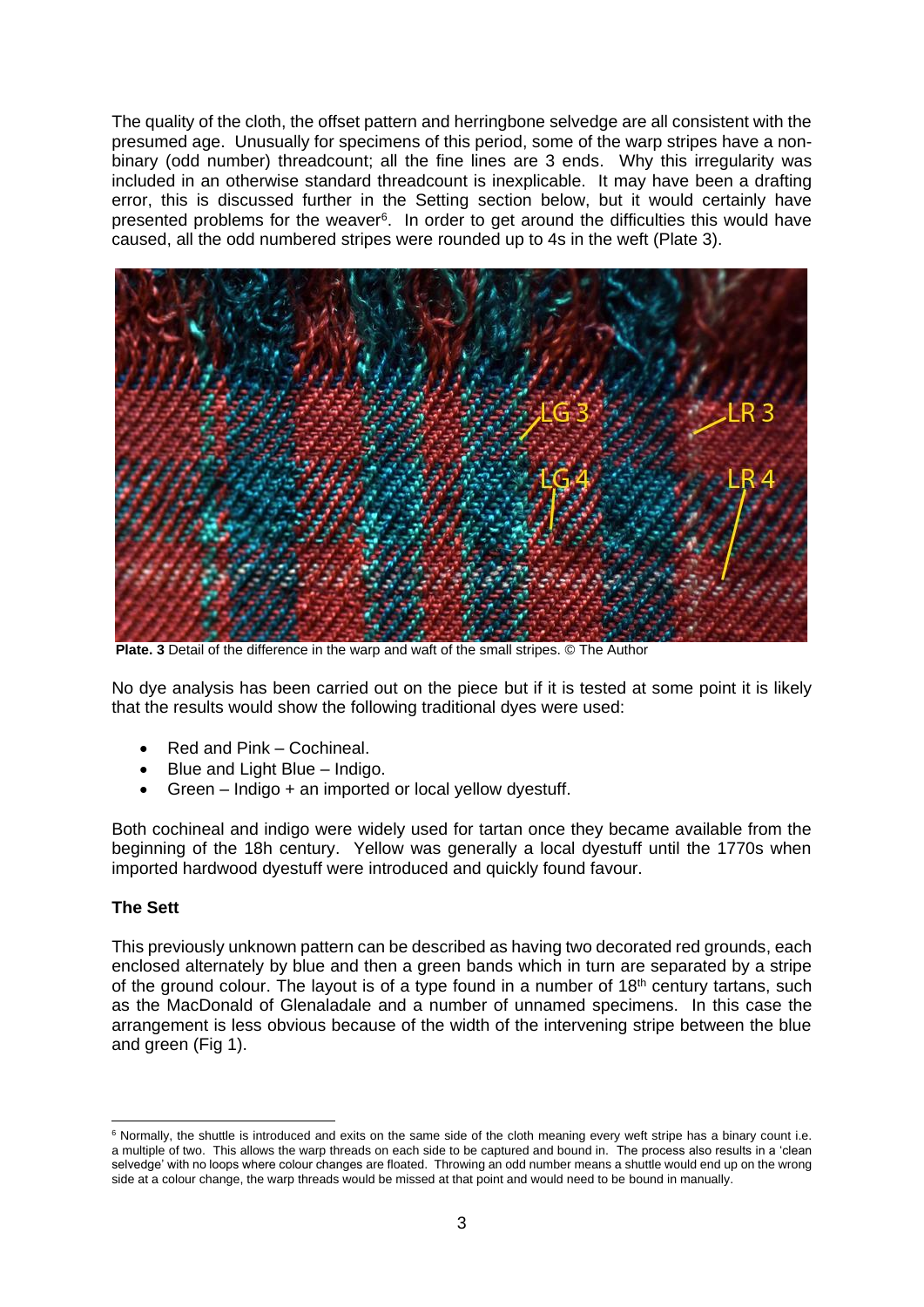

**Fig. 1** Comparison of the 1780 Plaiding with other 18<sup>th</sup> century specimens showing the red ground enclosed by alternating blue and green bands. © The Author

Mention has already been made of the fact that the warp is offset. This, together with the large sett size which involves 42 colours changes over the 14" half sett (Fig 2), may explain the incorrect layout of the warp.

**Fig. 2** Half sett. © The Author

When working out the warp arrangement for an offset pattern it should be done so that one pivot<sup>7</sup> occurs on one edge (selvedge), the pattern is then repeated cross the warp and finished on the other side with a selvedge mark. The warp should therefore comprise three parts;

- One or more half setts, dependent on the size of the sett and width of the warp.
- A partial half sett i.e. from the last pivot to the beginning of the selvedge mark.
- The selvedge mark. The three parts are shown in Fig 3.

**Fig. 3** Parts of an offset warp; Half Sett, Partial Half Sett and Selvedge Mark. © The Author

In this case, the warp was wrongly set up meaning the pattern does not finish at the correct point on the plain (non-selvedge mark) edge. As a result, if joined, the pattern would not repeat properly. In order to allow the cloth to be joined and the pattern repeat correctly, the plain or joining selvedge should have been on the second pivot (Plate 4). However, that would have required the calculation for the warp to be completely reworked or the result would have been cloth some 4" narrower. This layout may suggest that the warp was produced by someone other than the weaver and without knowledge of the width of the loom, including the

 $<sup>7</sup>$  Pivot – one of two points in a symmetrical pattern, the majority of tartans, where the pattern repeats in the same number and</sup> colour sequence in every direction.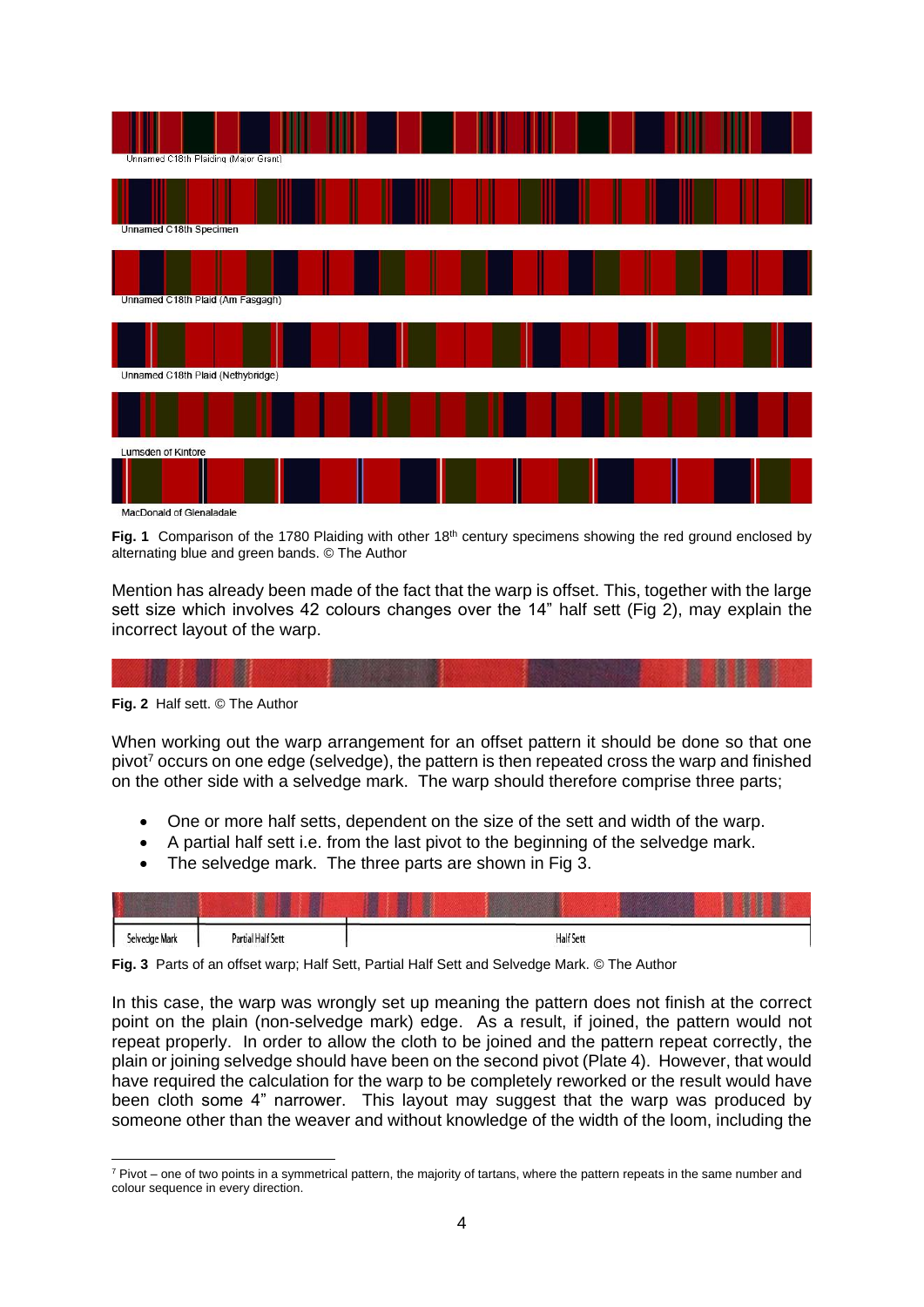number of ends threaded in the herringbone. Alternatively, it's possible that despite having a selvedge mark, it was laid out by someone unfamiliar with the offset technique. This is not the only piece of 18<sup>th</sup> century plaiding that has a similar incorrectly offset warp in an otherwise well woven piece of cloth. The error, or disregard for the proper balancing of the pattern, was obviously more common than this single example might suggest.



**Plate. 4** The plaiding with the Selvedge Mark, Pivots and Joining Edge identified. © The Author

Notwithstanding the error in laying out the pattern, the design is so large that only a half sett and selvedge mark can fit across the width of the warp. This does not explain the stripes of three threads in the warp. Had there been a need to reduce the number of threads in the width it would have made sense to do so in the broad areas where the difference would not have been noticed. The logical deduction is that this was a deliberate choice but the reason is inexplicable. Had the pattern been correctly warped and had the finished material then been joined in the traditional manner then the full pattern would have been obvious across the width of the cloth as the alignment shows (Plate 5).



**Plate. 5** Alignment of the cloth to show how the pattern would appear if correctly woven & joined. © The Author